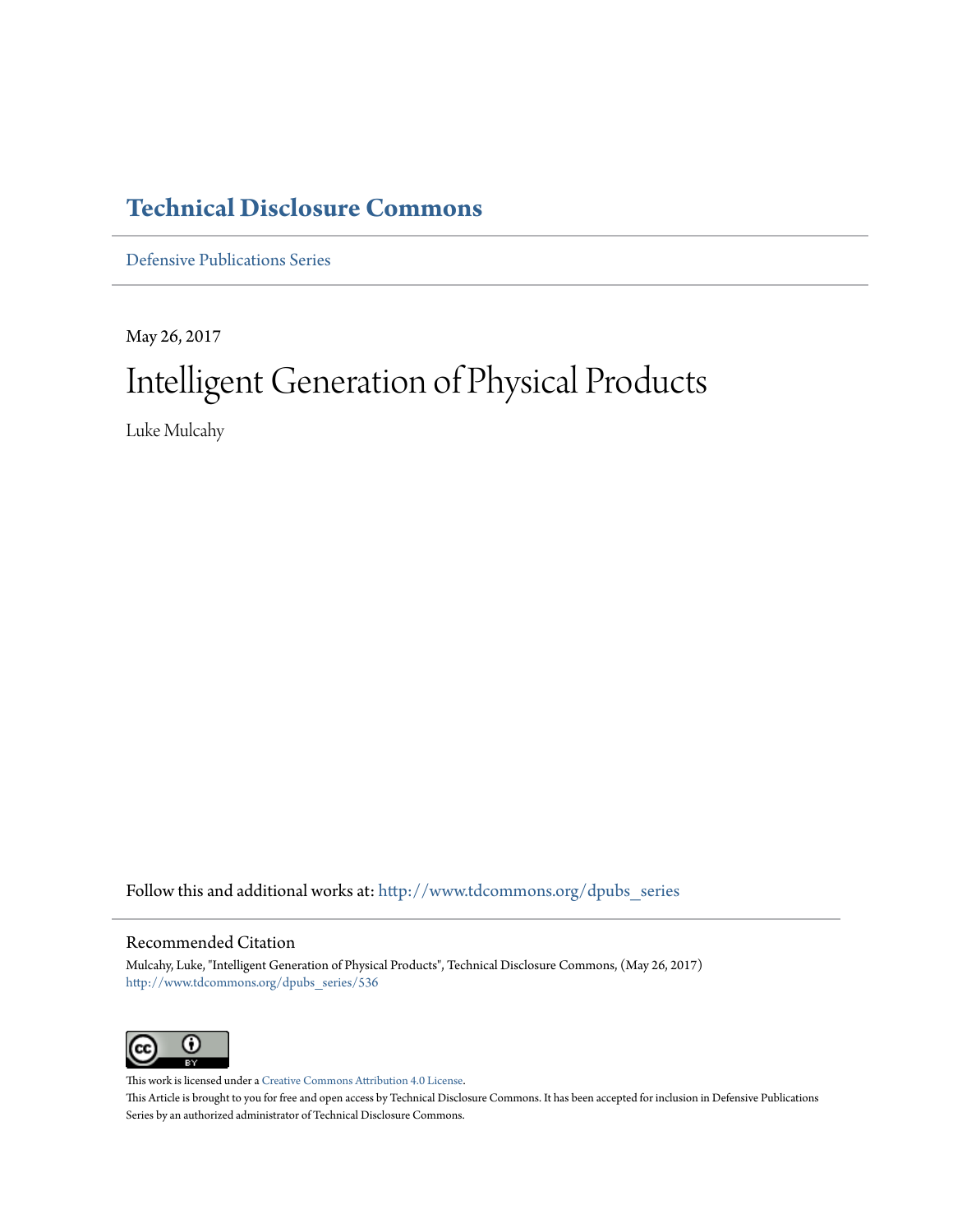## **INTELLIGENT GENERATION OF PHYSICAL PRODUCTS**

### **ABSTRACT**

Users search for products via a search engine by submitting search queries. Users are presented with search results based on the search queries. The search results may include offers for products that are relevant to a search query or may include no relevant offers. The search system logs search query data including logging whether offers related to the search query were presented in the search result and whether users submitting the search queries selected any offers associated with the search results. The search system designates search queries in which users selected offers in the search results as converted search queries and designates search queries in which users did not select offers in the search results as unconverted search queries.

The search system receives a search query and determines that no offers align with the search query. The search system does not locate any products matching the search query and designates the search query as an unaligned search query. The search system designs a custom product design based on search terms from the unaligned search query and transmits the custom product design to a mobile device associated with the search query. The user of the mobile device selects an option to purchase the custom item or selects an option not to purchase the custom item. If the user selects an option to purchase the custom item, the search system processes a purchase transaction and submits a request to a manufacturing system or to a merchant system to produce the custom item and ship the item to the user. The search system logs the search query as a converted search query. In another example, the search system logs the search query as an unaligned converted search query. If the user of the mobile device selects the option not to purchase the custom item, the search system logs the search query as an unconverted search query. In another example, if the user of the mobile device selects the option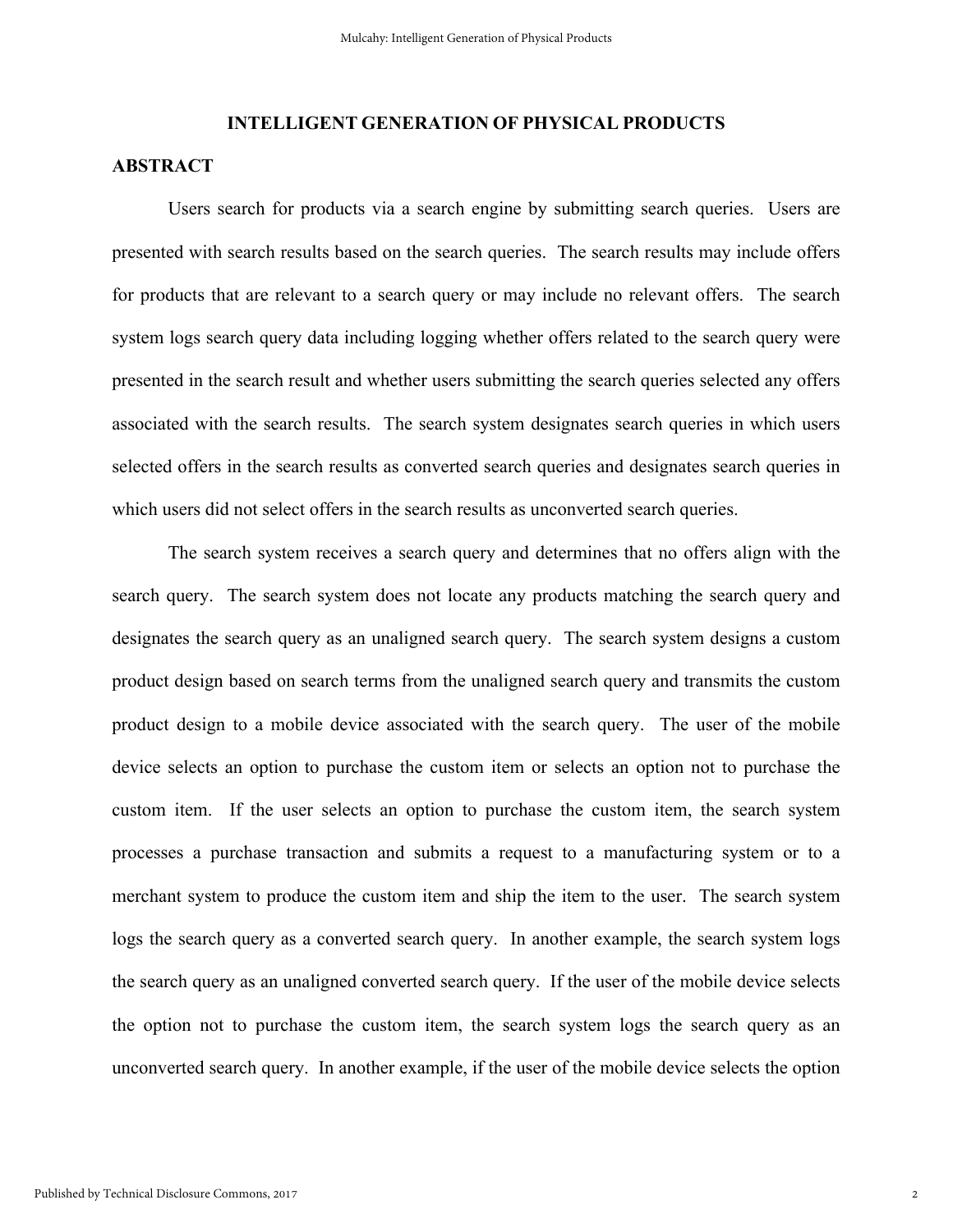not to purchase the custom item, the search system logs the search query as an unconverted unaligned search query. The search system identifies a threshold number of similar unconverted queries, designs a custom product based on the terms in the similar unconverted queries, and transmits the custom product design to one or more manufacturing systems.

#### **SUGGESTED KEYWORDS**

Product, search engine, search query, custom product, custom design, offers, search results, shopping search, search application, purchase.

#### **BACKGROUND**

Consumers commonly utilize online search engines to search for products to purchase. Conventionally, users search for products and then view one or more offers for products associated with the search in search results. Users select particular offers presented in the search results to purchase products. However, users are limited to viewing offers associated with existing products that can be shown in search results.

#### **DETAILED DESCRIPTION**

A user downloads a search application onto a mobile device. The user desires to find offers for a product. The user selects the search application on a mobile device and enters a search query for the desired product. The search application transmits the user's search query to a search system via the network. Alternatively, the user accesses the website of the search system via a web browser of the mobile device and enters the search query via the website over the network. For example, the user desires to find a product comprising a clock in the shape of a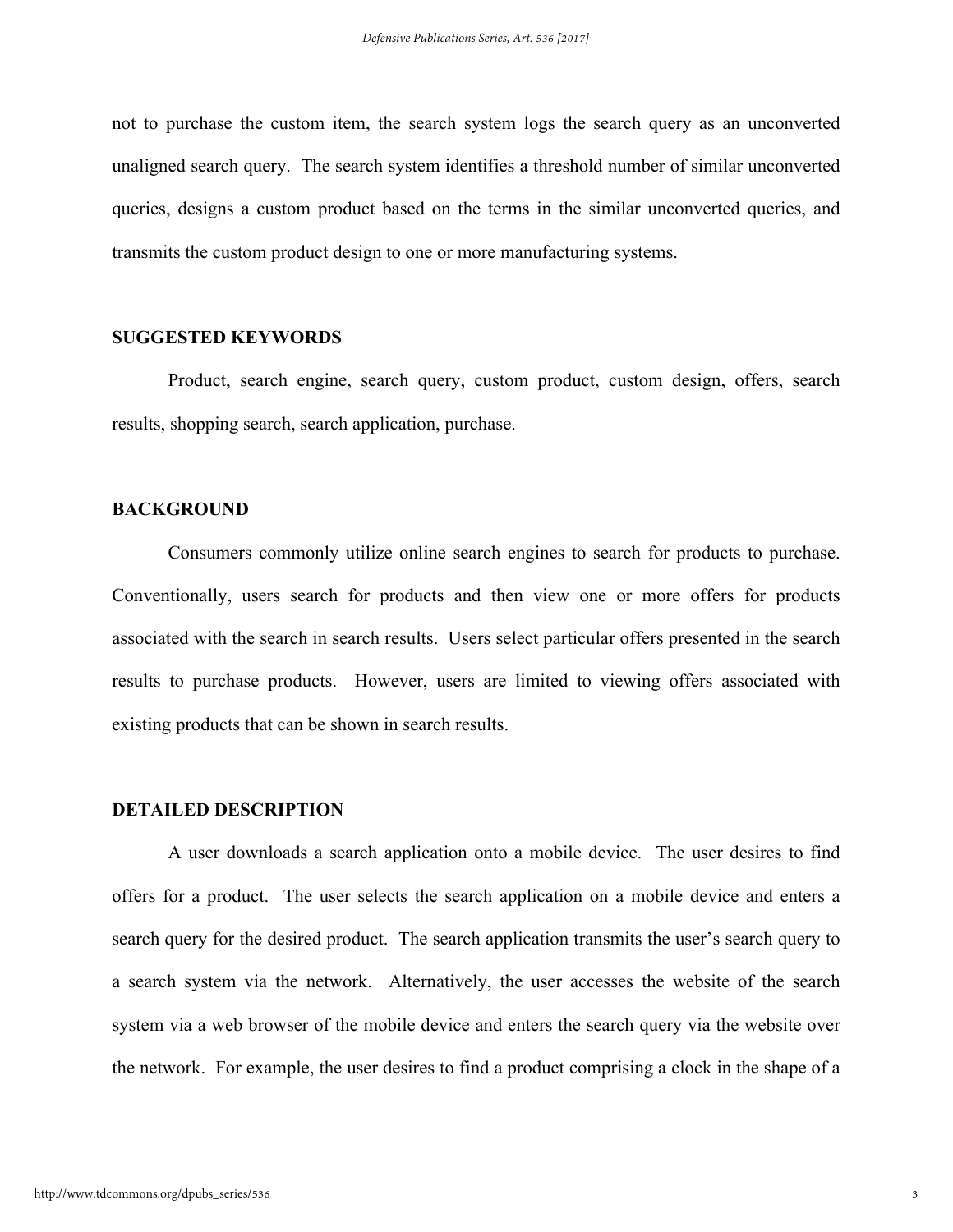banana and enters a search query for "banana clock" using the search application or web browser of the mobile device.

A search system associated with the search application receives the search query submitted via the mobile device. If the search system does not find any products that match the search query or finds less than a threshold number of products matching the search query, it designates the search query as an unaligned search query. Alternatively, if the search system finds one or more products that match the search query, it retrieves the product descriptions for the products, inserts the product descriptions for the products in search results, and designates the search query as an aligned search query.

For each unaligned search query, the search system designs a custom product design based on search terms from the unaligned search query and transmits the custom product design to the mobile device associated with the search query. The search system intelligently interprets the search query to determine what word represents the product and which words describe it. For example, the search system would analyze the "banana clock" search query and determine that the term "clock" is the product and the term "banana" is a descriptive term that describes or defines something about how the clock looks. In this example, the search system would generate a number of custom designed products that combine the descriptive look of a banana with the function of a clock. In another example, the search system would analyze the "banana clock" search query and determine that the term "banana" is the product and the term "clock" is a descriptive term that describes or defines something about how the banana looks. Some custom designed products may comprise a yellow clock, some might be a banana that has a picture of a clock on it, and some may comprise a product that looks like a banana with a working clock face on it.

4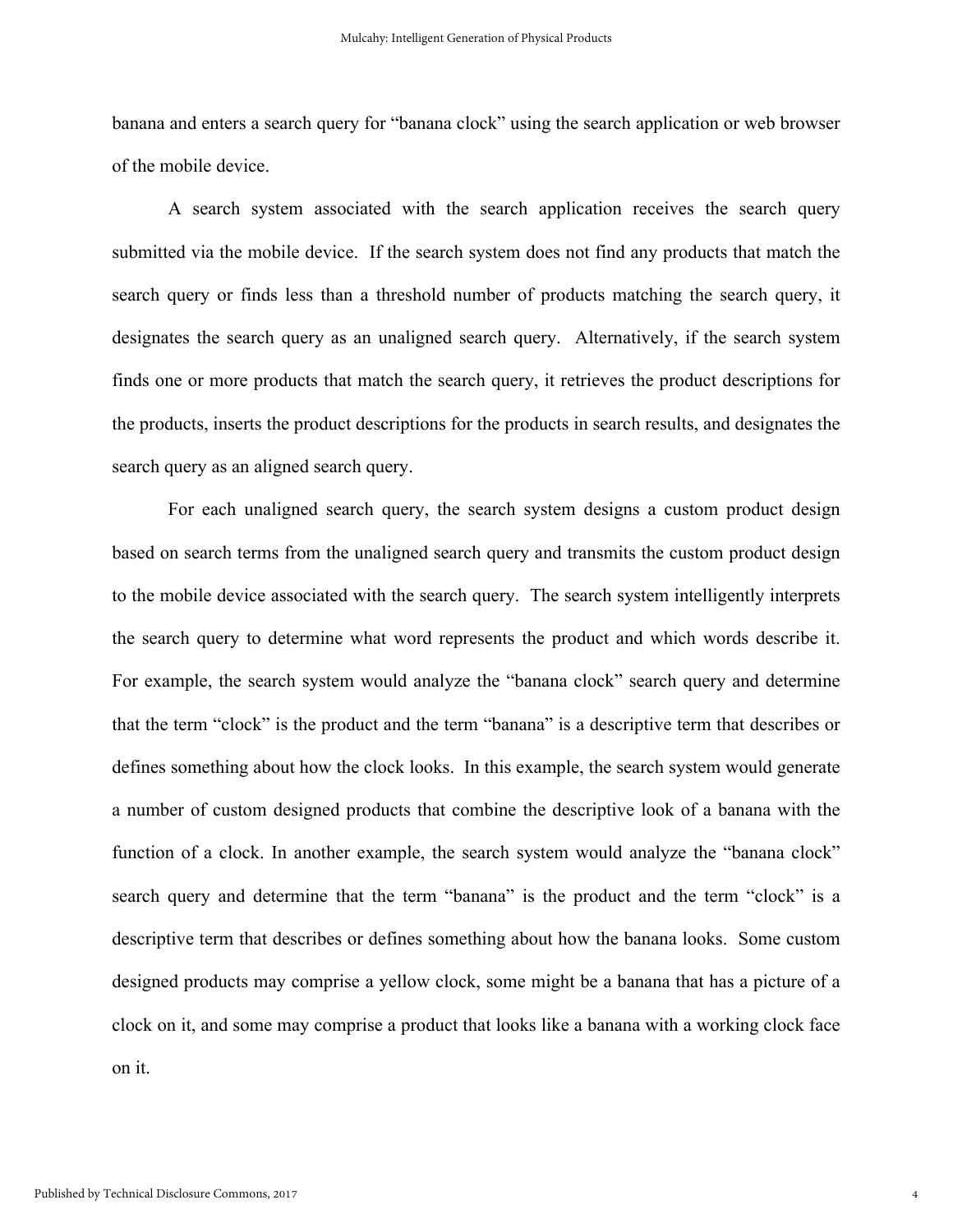The user is presented with multiple custom designed product options on the mobile device. The user can then select, via the mobile device, the best match from the offered custom designed products. The selection process, in addition to letting the user buy the product, would reinforce the machine learning algorithms and help train for future custom product design. For example, multiple users buy the alarm clock with a banana image on it in response to receiving the search results for "banana clock." In this example, the machine learning algorithms increase the likelihood that, in response to receiving the search query for "banana clock," the search system designs a custom designed product comprising an alarm clock with a banana image on it.

The search system transmits descriptions and/or images of the custom designed products together with non-product search results to the mobile device via the network. The descriptions and/or images of the custom designed products are displayed with one or more selectable interface objects that enable the user to initiate a purchase of a particular on of the custom designed product. Each custom designed product comprises a product offer which has never been displayed in search results.

If the user of the mobile device selects the interface object to initiate a purchase of a custom designed product, the search system receives a purchase request from the mobile device, processes a purchase transaction, and submits a production request via the network to a manufacturing system or to a merchant system. The production request comprises a request to produce the custom designed product and ship it to an address of the user. The search system logs the search query that resulted in the purchase of the custom designed product as a converted unaligned search query. If the user of the mobile device selects the interface object indicating a desire not to purchase the custom designed item or ignores the custom designed items displayed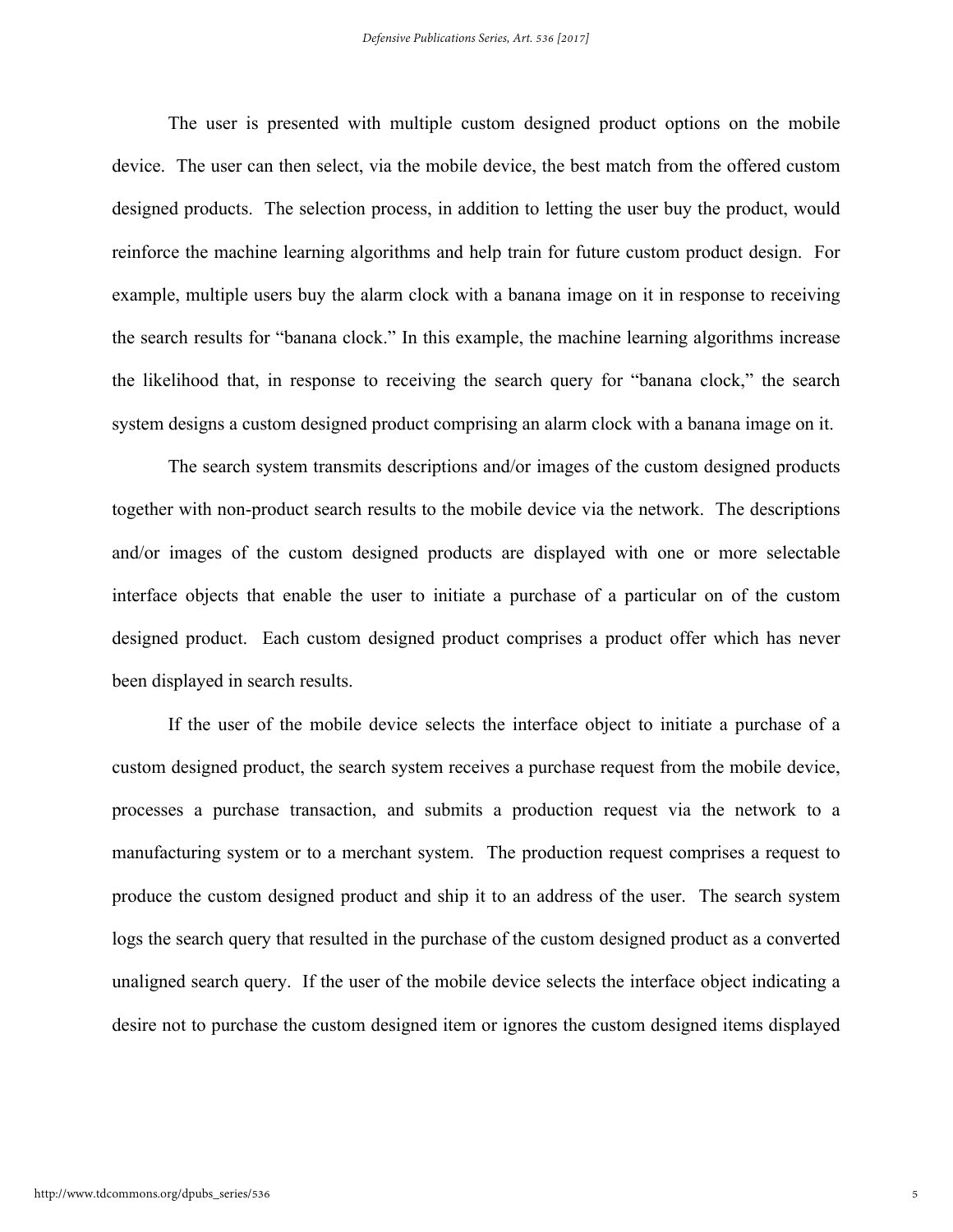in the search results by not selecting an interface object, the search system logs the search query as an unconverted unaligned search query.

In another example, users search for products via a search engine by submitting search queries to the search system over the network via mobile devices. The mobile devices receive search results and present search results based on the search queries. The search results may include offers for products that are relevant to the search query. Alternatively, there may not be relevant offers for products related to the search query. The search system logs the search query data. The log includes and indication of whether offers related to the search query were presented in the search result, and whether users submitting search queries selected any offers associated with the search results in response to the search queries.

The search system designates the search queries in which users selected offers in the search results as converted search queries. The search system designates search queries in which users did not select offers in the search results as unconverted search queries. The search system identifies a threshold number of similar unconverted queries and designs a custom product based on the terms in the similar unconverted search queries. Similar unconverted search queries are search queries comprising similar grammar, for example searches for "banana clock," "clock banana," "banana desk clock," "banana wall clock" comprise similar unconverted search queries. The threshold number of unconverted queries may be five hundred, five thousand, fifty thousand, or another appropriate threshold number. The search system transmits the custom product design to one or more manufacturing systems or merchant systems. For example, the threshold number of unconverted queries is five thousand and the search system logs 5,001 similar unconverted queries for "banana clock," "clock banana," "banana desk clock," "banana wall clock." The system designs a clock in the shape of a banana and transmits the design to a manufacturing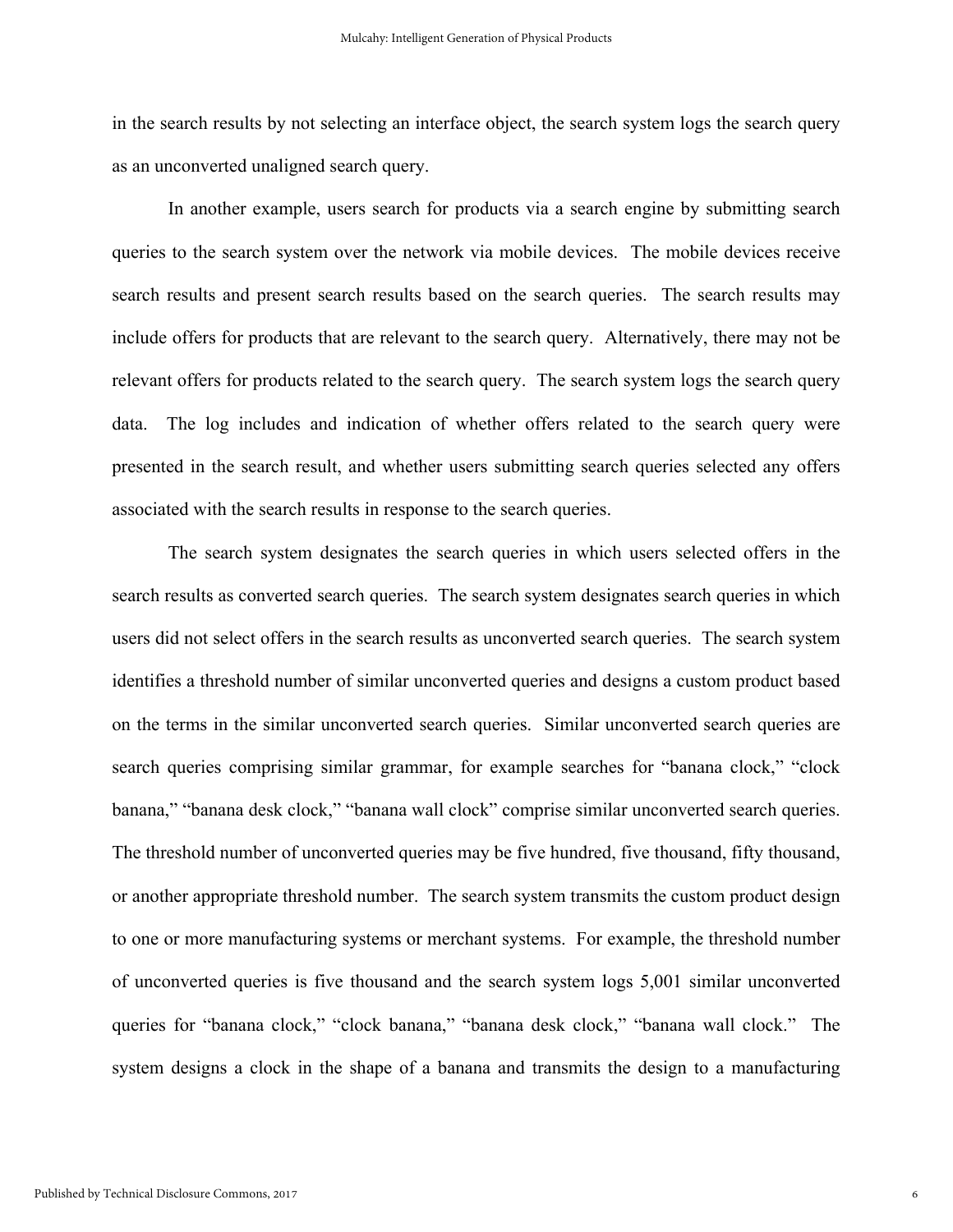system or to a merchant system via the network as well as statistics comprising the number of unconverted similar search queries.

The manufacturing system or merchant system determines whether it would be economically in its interests to manufacture or to order the manufacture of the custom design product. The manufacturing system may edit the design. The manufacturing system manufactures the custom product and partners with the search system to provide offers associated with the new product in search results. A subsequent user searches for "banana clock" and receives an offer for the new product offered by the manufacturing system among search results.

#### **EXAMPLE SYSTEM ARCHITECTURE**

Figure 1 illustrates a system to design custom products for unconverted product search queries and unaligned product search queries. A mobile device comprises a user interface, a search application, and a web browser. The user interface enables the user of the mobile device to input commands or data to the mobile device and view output of the mobile device. For example, the user interface may comprise a touch screen interface. The search application communicates with a search system over a network. The user can enter search queries via the user interface using the search application and the mobile device transmits the search query to the search system over the network. The search application receives search results, including offers, from the search system over the network to present to the user via the user interface. Alternatively, the user can access a web site of the search system via a web browser and submit a search query and view search results on the website using the mobile device web browser.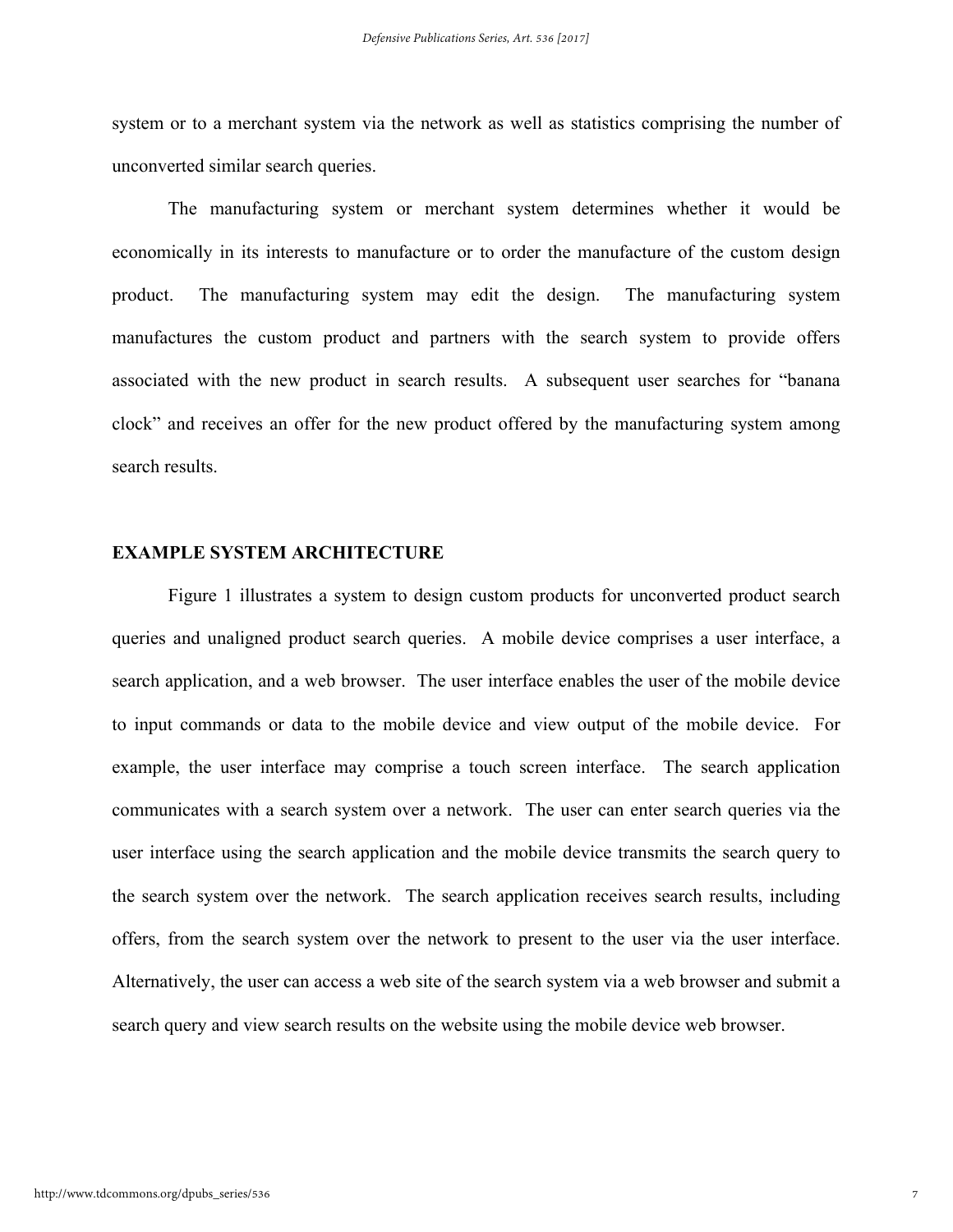A search system comprises a website. The search system and the mobile device communicate over the network. The search system may receive search queries from a mobile device search application over the network and may transmit search results to the mobile device search application over the network. Alternatively, the search system may receive search queries via a website that the user submitted via the website using the mobile device web browser. The search system searches for products that match search queries to include in search results. The search system may search for products based on the terms in the search queries. In an example, the search system designates search queries as unaligned search queries when the search system does not find any products matching the search query. The search system designs a custom product design based on search terms from the unaligned search query and transmits the custom product design to the mobile device associated with the search query. The search system receives a request from the user to purchase the custom item, processes a transaction, and submits a request to a manufacturing system or to a merchant system to produce the custom item and ship the item to the user. The search system logs search query data including logging whether offers related to the search query were presented in the search result and whether users submitting search queries selected any offers associated with the search results in response to the search queries. The search system designates search queries in which users selected offers in the search results as converted search queries and search queries in which users did not select offers in the search results as unconverted search queries. The search system identifies a threshold number of similar unconverted queries and designs a custom product based on the terms in the similar unconverted queries. The search system transmits the custom product design to one or more manufacturing systems.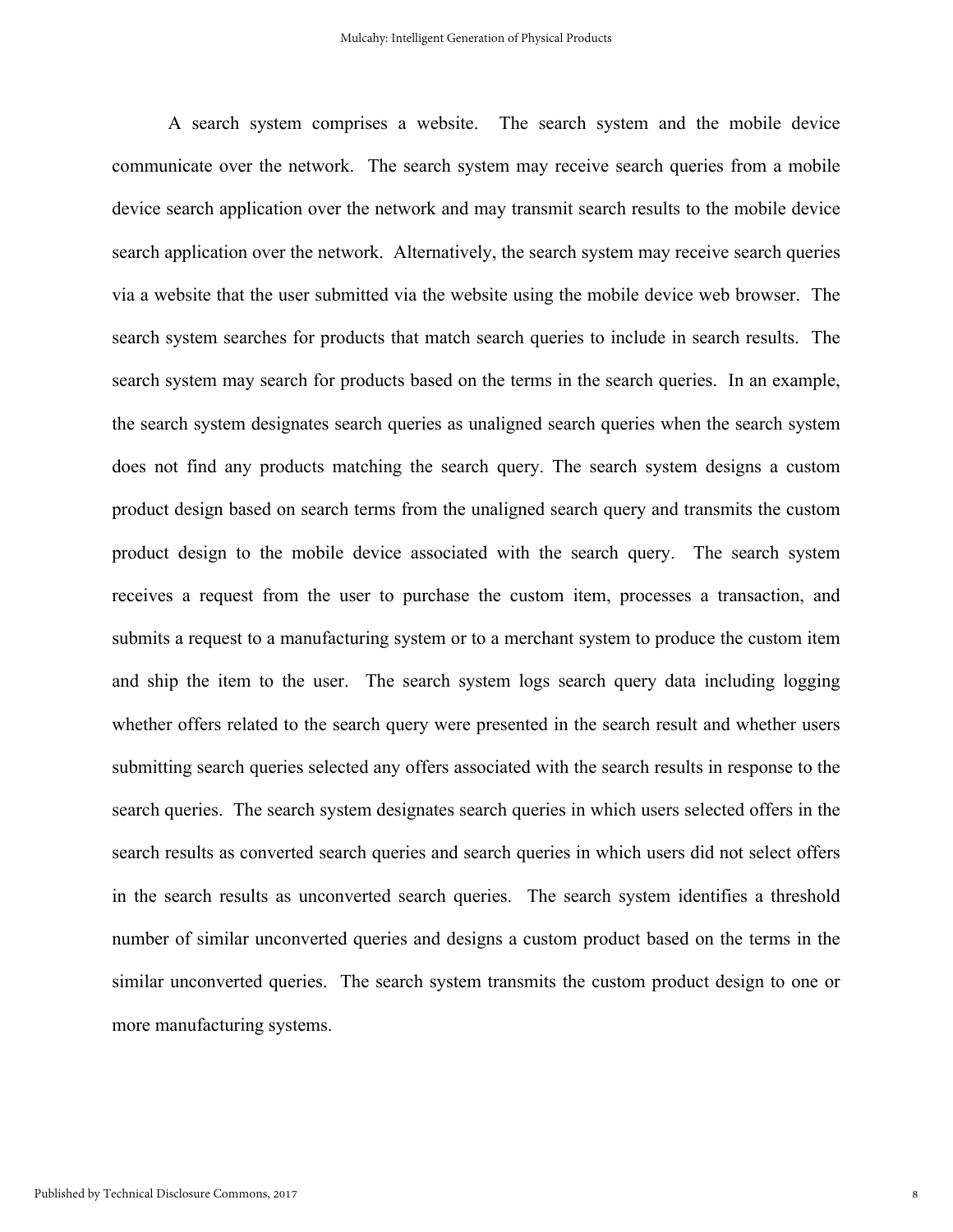The search system communicates with one or more merchant systems and/or manufacturing systems over the network. For example, the search system transmits a custom product design to a merchant system over the network, the merchant system receives the custom product design, and the merchant system produces the custom design product and ships the product to a user. Alternatively, the search system transmits a custom product design to a manufacturing system over the network, the manufacturing system receives the custom product design, and the manufacturing system produces the custom design product and offers the custom design product for merchant systems to resell.